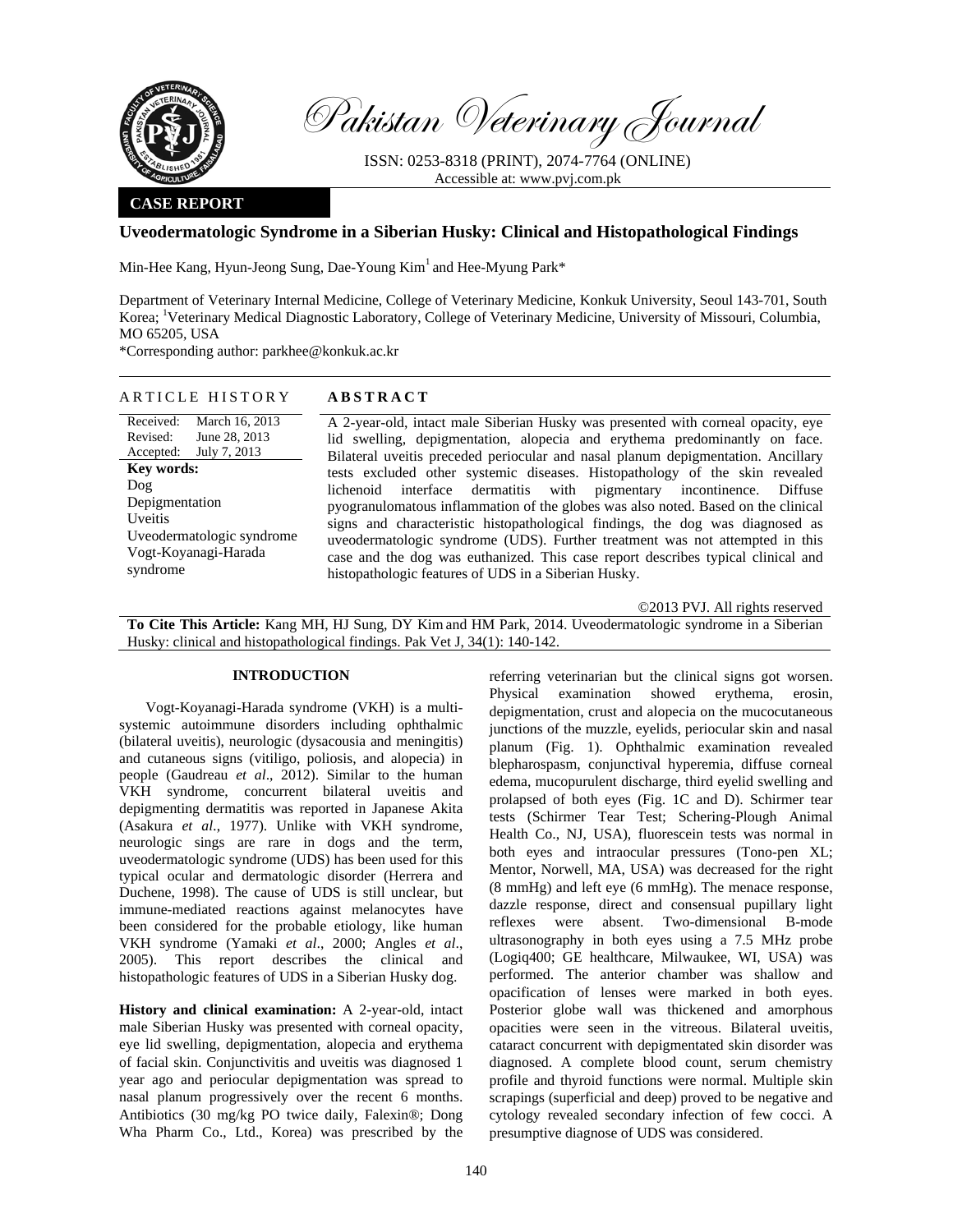

Fig. 1: Appearance of the ocular and dermatologic lesions in a 2-yearold Siberian Husky. MR images demonstrating an IAC in a dog. (A, B) Depigmentation, ulceration, and alopecia of the nasal plaunm and periocular area were noted. (C, D) Close-up of the dog showed diffuse corneal edema, mucopurulent discharge, prolapsed and swollen third eyelid of both eyes (C: right eye, D: left eye).



**Fig. 2:** Photomicrographs of histopathologic examination of the nasal planum. (A) Lichenoid interface dermatitis with histiocytes and lymphocytes was present. Melanocytes were absent from the basal cells and scattered melanin granules in the dermal macrophages (pigmentary incontinence) were noted (H&E stain, X 100). (B) Coarse and fine melanin granules in the macrophages were stained blue-green (arrowheads) (Schmorl's stain, X 400).

**Differentials and diagnosis:** Vitiligo, cutaneous lymphoma, discoid lupus erythematosus, pemphigus foliaceus and pemphigus erythematosus should be differentiated for the dermatologic lesions and infectious causes for the bilateral uveitis should be excluded. Further diagnostic procedures were included PCR for the systemic viral and parasites infections, and skin biopsy. However, the owner declined to further diagnosis or therapy due to the economic burden and the dog was euthanatized. Skin specimens from the nasal planum and globes were obtained for histologic examination.

Biopsy results from the nasal planum showed lichenoid interface dermatitis (Fig. 2A). The infiltrated inflammatory cells were composed of histiocytes, lymphocytes and melanophages. Epidermal melanocytes were absent and pigmentary incontinence (scattered melanin granules in macrophages) was confirmed using



**Fig. 3:** Histopathology of the enucleated globes from a 2-year-old Siberian Husky. (A) Diffuse lymphocytic and histiocytic inflammation of iris and ciliary body (anterior uveitis) were noted (H&E stain, X 40). (B) Pigmentary incontinence (arrowheads) and inflammatory cells were marked in the iris (H&E stain, X400). (C) Pyogranulomatous inflammation of the retina and choroid were also noted (H&E stain, X100). (D) Retinal degeneration and detachment with hypertrophic retinal pigment epithelium cells (arrow) were revealed (H&E stain, X 400).